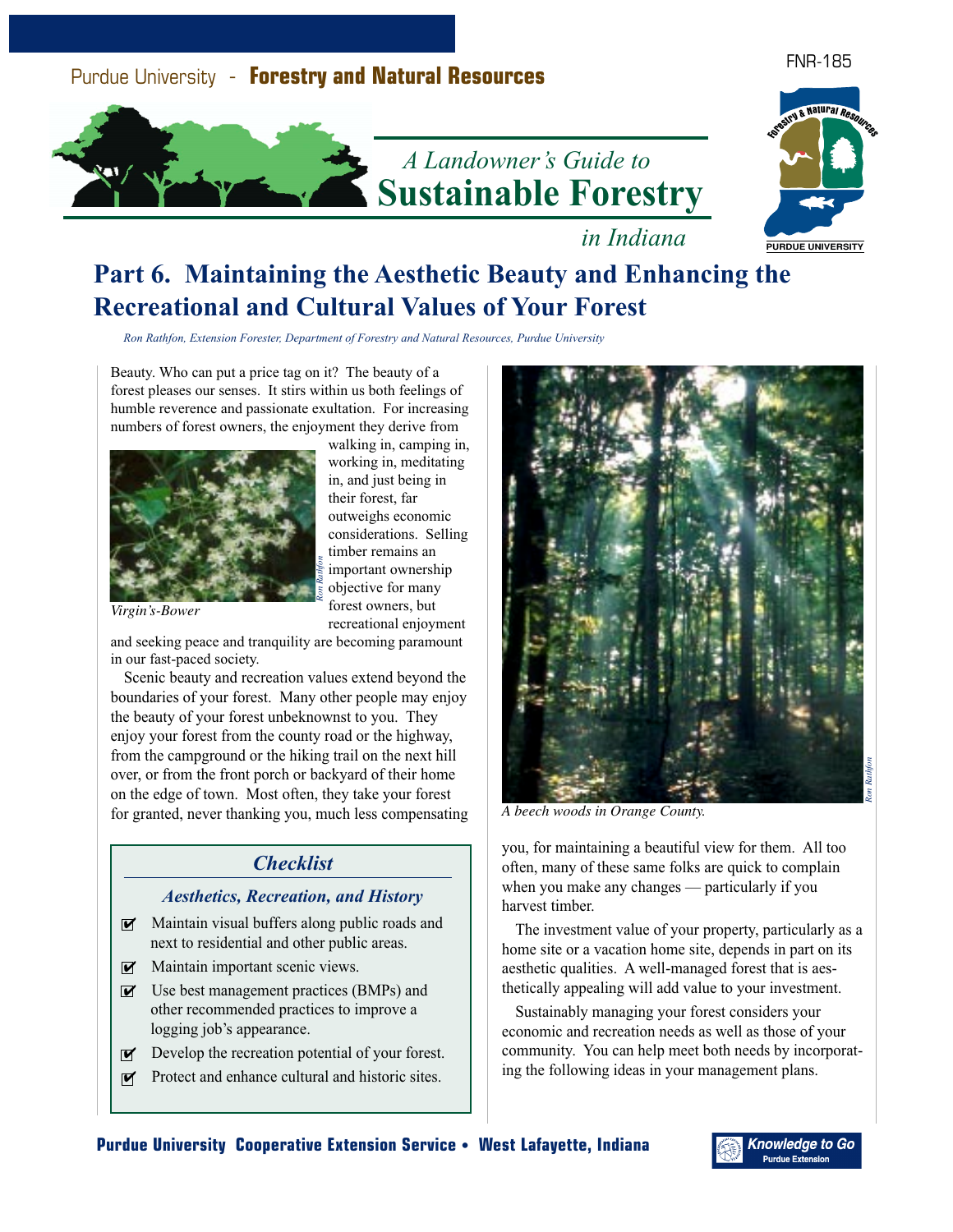# **Maintain Visual Buffers Next to Public Places**

Of all forest management activities, harvesting timber has the most dramatic impact on the appearance of the forest. This impact can be screened or "softened" by maintaining a buffer between areas being harvested and highly visible locations such as public roads, parks, campgrounds, hiking trails, and adjacent to residential neighborhoods. Leave a 50- to 100-foot strip next to these sensitive areas where no trees or perhaps only a limited number of trees are removed in harvesting.

## **Maintain Important Scenic Views**

Scenic highways, wild and scenic rivers, hiking trails, and other popular tourist destinations and outdoor recreation facilities depend on the surrounding forest



*Is your forest important to the scenic quality of your community? Forest management can be tailored to maintain scenic views.*

scenery to be what they are — "scenic." These places attract tourists and bring tourism dollars into local communities. Your forest plays an important role in the overall scenic quality of your community. Just by being there, your forest is contributing tourism dollars to the local economy. An important part of sustainable forest management is figuring out just how visible your forest is from these places and what your forest contributes to the scenic view, and then managing to maintain these views.

 If your forest is very visible, using the single tree and group selection methods of harvest and cutting fewer trees per acre more frequently may be preferable to a "heavier" cut that removes more than 10 to 15 mature trees per acre all at once and has a more lasting visual impact. Clearcuts should be avoided or designed so their boundaries lessen the visual impact. Longer, narrower

clearcuts with irregular or "wavy" boundaries have less visual impact than a perfect square or rectangle. These concerns must be weighed against forest health concerns discussed in Part 3 of the *Sustainable Forestry Series*, *Keeping the Forest Healthy and Productive* (FNR-182). Good logging practices, and a little "clean-up" in highly visible locations when the logging is complete, reduce the visual impact of a logged forest. Discuss your scenic quality concerns with a forester. He/she will help you achieve the balance you desire.

# **Tips for a Better-Looking Logging Job**

Often the biggest complaints about a timber harvest have less to do with the trees removed and more to do with the appearance of the haul roads, skid trails, and log yarding area. Many of the "Best Management Practices" for protecting soil and water quality, discussed in Part 5 of the *Sustainable Forestry Series*, *Forests and Water* (FNR-184), also provide for a better looking logging job long after the job is completed. The following is a list of ways to improve the appearance of logging jobs:

- Avoid wet weather logging to reduce the likelihood and extent of rutting of roads and trails.
- Ruts should be graded from trails and log yard areas.
- In visually sensitive areas such as next to your home or your neighbor's home, or along a scenic lane, cut up tops of felled trees (see Part 3*, Keeping Your Forest Healthy and Productive, Sustainable Forestry Series*, FNR-182).



*Ruts should be graded to protect soil and water resources, improve access to your forest, and to improve your forest's appearance.*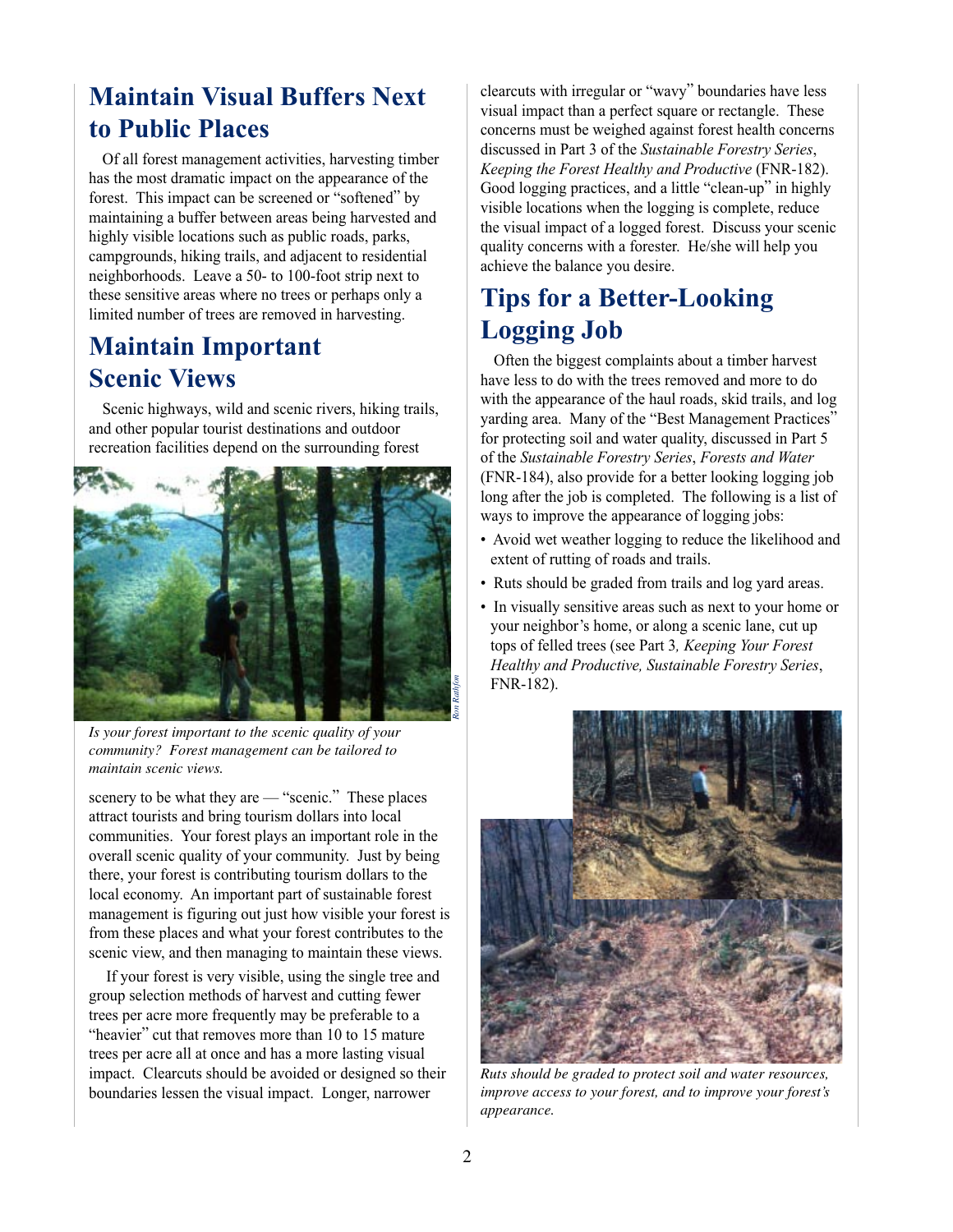

• Damage to unmarked trees should be kept to a minimum. Even with a careful logging job, some unmarked trees will be damaged. If badly damaged trees are in very visible, high-use locations, they should be cut down. Otherwise, they can either be killed in the timber stand improvement work or just left to slowly deteriorate for use by wildlife.

*Careful logging minimizes damage to remaining trees.*

• Push leftover wood behind the tree line bordering the log yard or cut it for firewood.

- Wood waste left on the log yard can be minimized by cutting up the logs in the woods instead of skidding the entire tree length out. Thus, the unusable wood can be left in the woods.
- Trash should be cleaned up and properly disposed of daily. Used motor or hydraulic oil should not be dumped on the ground.



*Log yards are often next to public roads or other high use areas. Cleaning up a log yard by grading ruts and seeding with native grasses and forbs improves its appearance and its value for wildlife habitat.*



*The judicious use of gravel can prevent unsightly rutting and erosion and prevent log trucks from tracking mud on to public roads.*

- Seeding trails and log yards with a grass and forb mix not only keeps bare soil from eroding, it provides wildlife feeding areas, particularly for turkeys, and it looks more attractive. Use species of grass and forbs native to your area and adapted to your specific growing conditions. To improve the benefits, also use species valuable for wildlife food, nesting, and cover.
- The judicious use of gravel and rip-rap at approaches to stream crossings and other soft sections of skid trails not only improves the efficiency of the logging operation and prevents rutting and soil erosion from trail surfaces, but also helps to improve the appearance of the logging job.
- In more highly populated areas, where feasible, log yards should be located away from residential neighborhoods and screened from heavily traveled roads. Working hours should be modified to minimize disturbance to local residents. Truck speeds should be reduced to and from the log yard.
- Laying down 200 feet of gravel or wood chips at the intersection of haul roads and public roads helps keep trucks from tracking mud on to public roads.
- Erect gates on trails to reduce unwanted traffic and other trespass-related damage.
- Inform your neighbors of your timber harvest plans. Let them know they can call you first if they have concerns about the logging. It is usually easier and cheaper to resolve problems when your neighbor comes to you directly than after lawyers have been called in.

# **Develop the Recreation Potential of Your Forest**

Most forest owners enjoy recreating on their property. You may feel comfortable inviting friends and family to recreate in your forest. Because of liability and privacy concerns, particularly if you live on your property, you may be less inclined to open your land to the general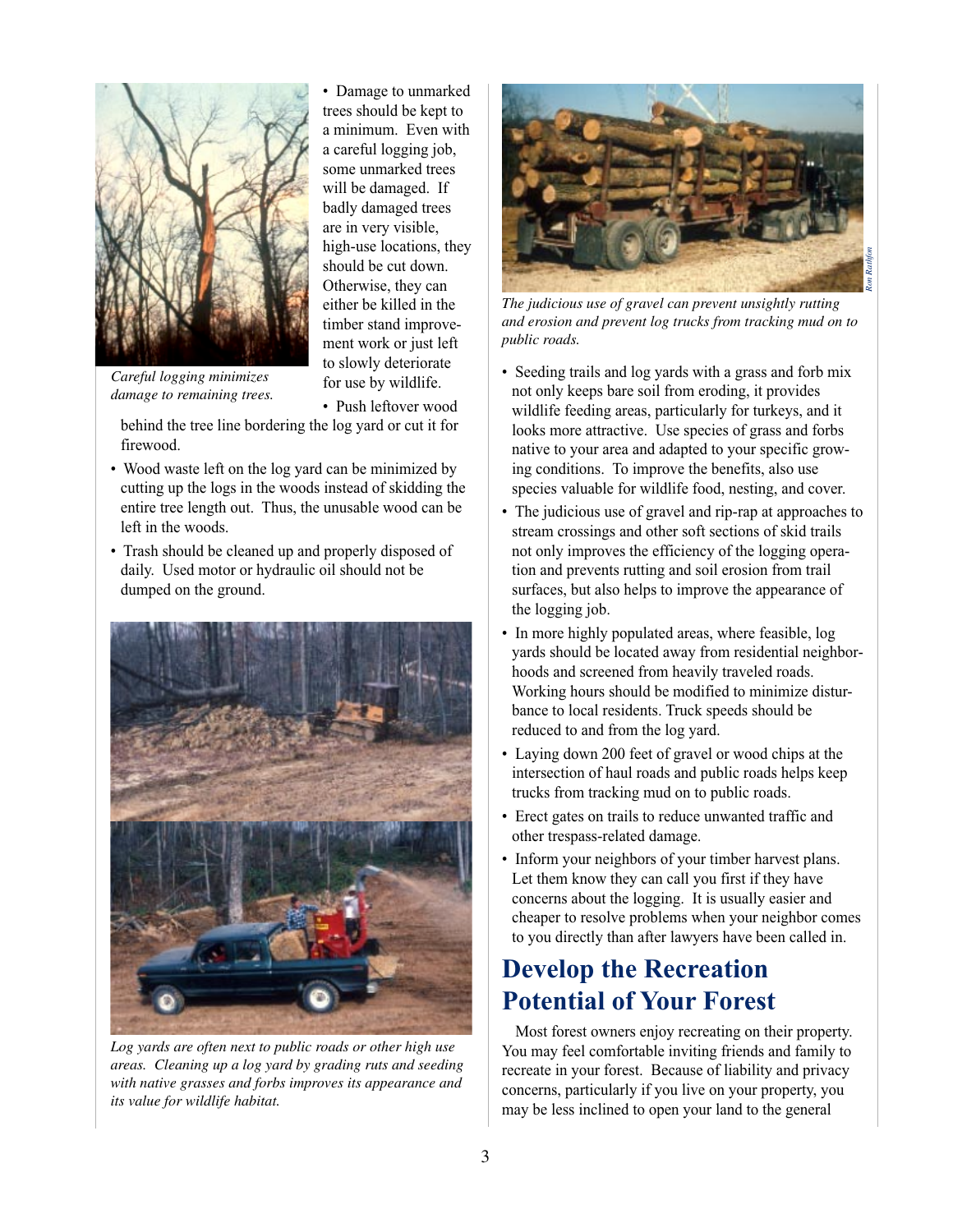

*Well located and constructed logging trails can improve your enjoyment of your forest.*

public. The choice is yours. Under Indiana law you may restrict public access to your land. Restricting public access in no way diminishes from the sustainability of your forest management.

You can take advantage of forest management activities such as timber harvesting to develop the recreation potential of your property. Well located and constructed logging trails and log yards contribute to enjoyable hunting, hiking, horseback riding, and camping, and provide access for other forms of recreation such as mushroom hunting.

There is growing demand for outdoor recreation opportunities. In some regions, public lands and recreation facilities are overused. Forest landowners can provide access to trails, streams, and rivers for fishing, hunting, horseback riding, and bird watching. Outdoor recreation provides you with additional income producing opportunities. Part 7 *Managing for a Diversity of Value-Added Forest Products, Sustainable Forestry Series*, FNR-186 discusses income-generating, outdoor recreation opportunities for forest landowners.

# **Protect and Enhance Cultural and Historic Values**

The past holds clues to the present. It contains the secrets to who we are and why things are the way they are today. Every forest has a tale to tell—of fire, of storm, of logging, of pioneers carving out a farm to eke out a meager hand-to-mouth existence.

There are often reminders of the past obscured by trees and shrubs; a decaying house or barn; an old fence line; an abandoned wagon trail; a pile of rocks on a subtle boundary dividing a younger forest from

an older forest; a forgotten cemetery whose inhabitants' survivors have longsince moved on, forsaking a land found unsuitable for agriculture.

Your forest may hold the secrets to an even more distant past. Native American tribes — Delaware, Pottawotamie, Miami, Shawnee — all called Indiana home. Prehistoric peoples predated these tribes. They hunted elk and buffalo; cultivated maize and squash; they inhabited cliff and cave. As you become well acquainted with your forest, you may discover clues to these former inhabitants. You may find stone implements like arrow or spear points or shards of ancient pottery.

Sustainable forest management includes the conservation and protection of significant cultural resources left by earlier inhabitants. Such conservation may be as simple as documenting and gathering facts and stories of old home sites, historic markers, and cemeteries. A history of property ownership is in the abstract for your property available at the county courthouse. You may have received a copy of the abstract when you purchased or inherited the property. If you know the legal description of your property (township, range, section, etc.) the U.S. Government Land Office can tell you when your property was originally purchased from the government and who the original purchaser was. Go to their web site to take advantage of this service.

Cultural resource conservation may involve active protection of archaeological sites. In fact, Indiana law protects archaeological sites predating 1816 and all human burial sites. Artifacts found on the surface of your property are yours — you are free to collect and keep them. You should carefully preserve such



*"Every forest has a tale to tell . . ."*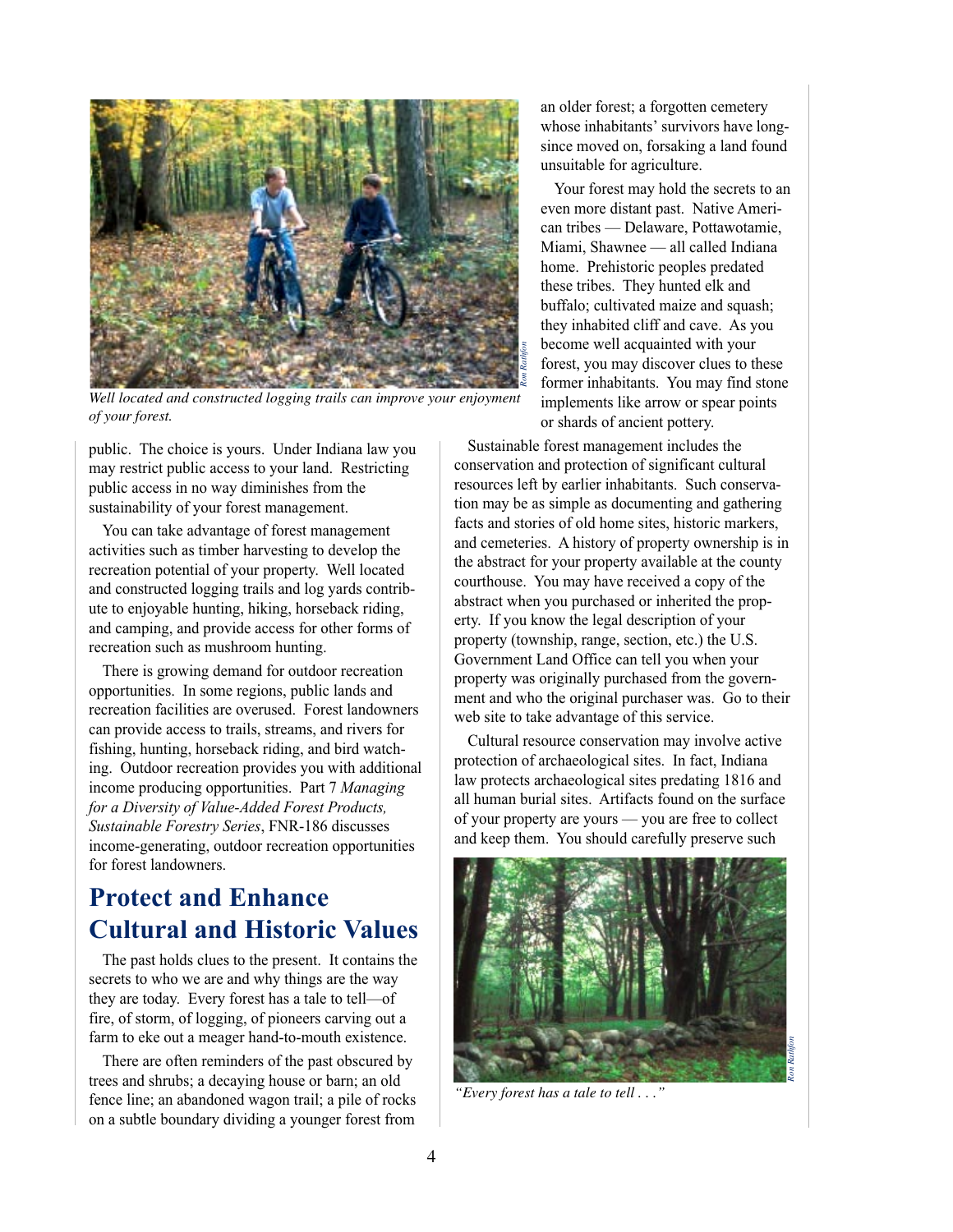## *Got an old cemetery on your property?*

Genealogy has become a major pursuit as many people try to unlock the secrets of their own past. The Indiana Division of Historic Preservation and Archaeology (DHPA) maintains a statewide cemetery registry. You can cooperate with this effort by notifying DHPA of cemeteries located on your property. The Indiana Pioneer Cemeteries Restoration Project maintains a database of cemeteries and their locations and works to encourage pioneer cemetery maintenance and restoration. Contact these organizations or your local genealogical society to learn how to clean up and maintain these cultural treasures for future generations. Descendants of former residents may someday come seeking their roots on your property.

*Contact Information:*

## **Indiana Division of Historic Preservation and Archaeology** 402 West Washington St., Rm. W274

Indianapolis, IN 46204 317-232-1646 *www.state.in.us/dnr/historic*

**Indiana Pioneer Cemeteries Restoration Project** *www.rootsweb.com/~inpcrp/*

finds and document where and when you found them. Contact your local historical society or the Indiana Division of Historic Preservation and Archaeology to find out if they are interested in recording your find. Remember, however, it is illegal to dig for artifacts or disturb burial or other significant archaeological sites.

If you suspect you may have an archaeological site on your property, contact the Indiana Division of Historic Preservation and Archaeology. They can help you identify archaeological sites and give you guidelines on how to protect them. Archaeological sites do not necessarily preclude other uses of your land. However, you may need to take special precautions to ensure that the buried secrets of Indiana's past are not forever destroyed.

## **Additional Information**

- Jones, G. 1993. *A Guide to Logging Aesthetics: Practical Tips for Loggers, Foresters, and Landowners*. Northeast Regional Agricultural Engineering Service, NRAES-60. 28 p.
- Jones, J.R. and A.L. Johnson. 1999. *Early Peoples of Indiana*. Indiana Department of Natural Resources, Division of Historic Preservation and Archaeology. 55 p.